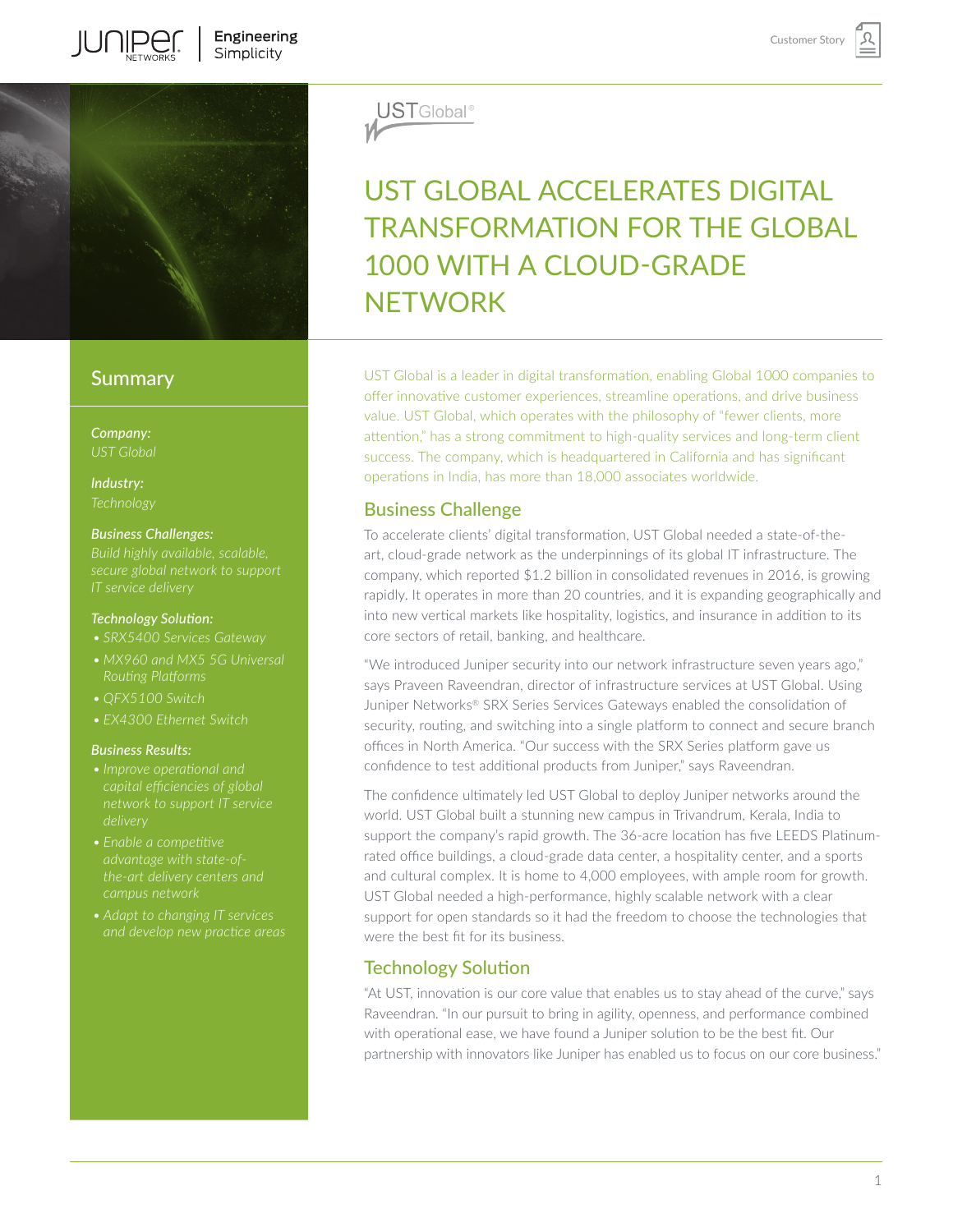UST Global determined that Juniper delivered a future-proof, best-in-class networking solution. UST Global deployed Juniper Networks solutions for campus and data center networking at its Trivandrum complex. It also uses Juniper routing, switching, and security at customer delivery centers and offices across the U.S., Europe, Latin America, and Asia.

*"At UST, innovation is our core value that enables us to stay ahead of the curve. In our pursuit to bring in agility, openness, and performance combined with operational ease, we have found a Juniper solution to be the best fit. Our partnership with innovators like Juniper has enabled us to focus on our core business."*

- Praveen Raveendran, Director of Infrastructure Services, UST Global

## Data Center

UST Global built a cloud-grade network for its Trivandrum campus using Juniper Networks QFX5100 Switches. With a cloud-grade network, the data center is open, easier to configure, flexible, and resilient. The data center runs a broad variety of enterprise applications, as well as virtual desktop infrastructure (VDI), unified communications, and high-definition video. The data center supports the development and delivery of applications and services to clients, including business process outsourcing. It's also home to the company's disaster recovery service.

"The Juniper switching that supports our virtualized server farm stands out from a reliability and high availability perspective," says Ranjith Ravindran, system architect at UST Global. "With Virtual Chassis Fabric, we can manage 10 racks as a single switch. In addition, with unified in-service software upgrades, we have upgraded the switches and we haven't experienced a minute of downtime."

The 10/40GbE QFX5100 Switches are configured in a Virtual Chassis Fabric, a low-latency, high-performance fabric that simplifies configuration and management. Virtual Chassis Fabric has significantly improved the performance of UST's Citrix virtual desktop infrastructure (VDI). Predictable low latency is critical for demanding applications like VDI, voice, and highdefinition video. With QFX5100 switches, the IT staff can provide network connectivity from the spine or leaf switches, and connecting VDI servers and load balancers to the spine of the Virtual Chassis Fabric reduces the number of hops from VDI servers to the users, which improves the user experience.

Juniper Networks SRX5400 Services Gateway provides nextgeneration firewall services for its data center. The SRX5400 Services Gateway provides connectivity, performance, and service integration that meets or exceeds the needs of today's most discerning security practitioners. It is an open and scalable security platform with integrated next generation firewall services to protect UST Global against today's threats.

## Campus

UST Global deployed Juniper Networks MX960 5G Universal Routing Platform as the core of its Trivandrum campus network. The MX960 router was chosen for high performance, high density, and ability to scale. The MX960 routers run firewall, IPSec VPN, and Network Address Translation (NAT) to meet the company's current and future needs. The MX960 supports more than 40 100GbE interfaces and hundreds of 10GbE interfaces to ensure investment protection for future growth.

Each building floor has four wiring closets, which are equipped with Juniper Networks EX4300 Ethernet Switches for access switching. An EX4300 switch can provide up to 320 Gbps of Virtual Chassis capacity, providing plenty of headroom for expansion. The EX Series Ethernet Switches, in a Virtual Chassis configuration, simplify network operations and maintenance. As an open solution, the EX4300 switches integrate easily with the company's Aruba wireless access points and Cisco IP phones as well as environmental sensors for its intelligent building management system.

## **WAN**

UST Global deployed Juniper Networks MX5 Universal Routing Platform around the world. Acting as border gateways, MX5 routers connect to the company's MPLS WAN and its direct and public peers and cloud services. The MX5 is a compact and full-featured router with high-density connectivity that can be upgraded non-disruptively through 80Gbps.

Having Juniper Networks Junos® operating system, which spans routing, switching, and security devices, both physical and virtual, delivered significant value to simplify network operations. Junos OS automates network operations with precision, ensures operational efficiency, and frees up time and resources so that IT can focus on more strategic work than network configuration and maintenance.

# Business Results

"With massive digital transformation, ideation to product delivery is a lot closer and more agile," says Sunil Kanchi, CIO of UST Global. "We, at UST, are passionately bridging the gap between business and IT by adopting massive automated policy frameworks. A Juniper solution has helped us in this journey by designing a truly cloud-grade network infrastructure."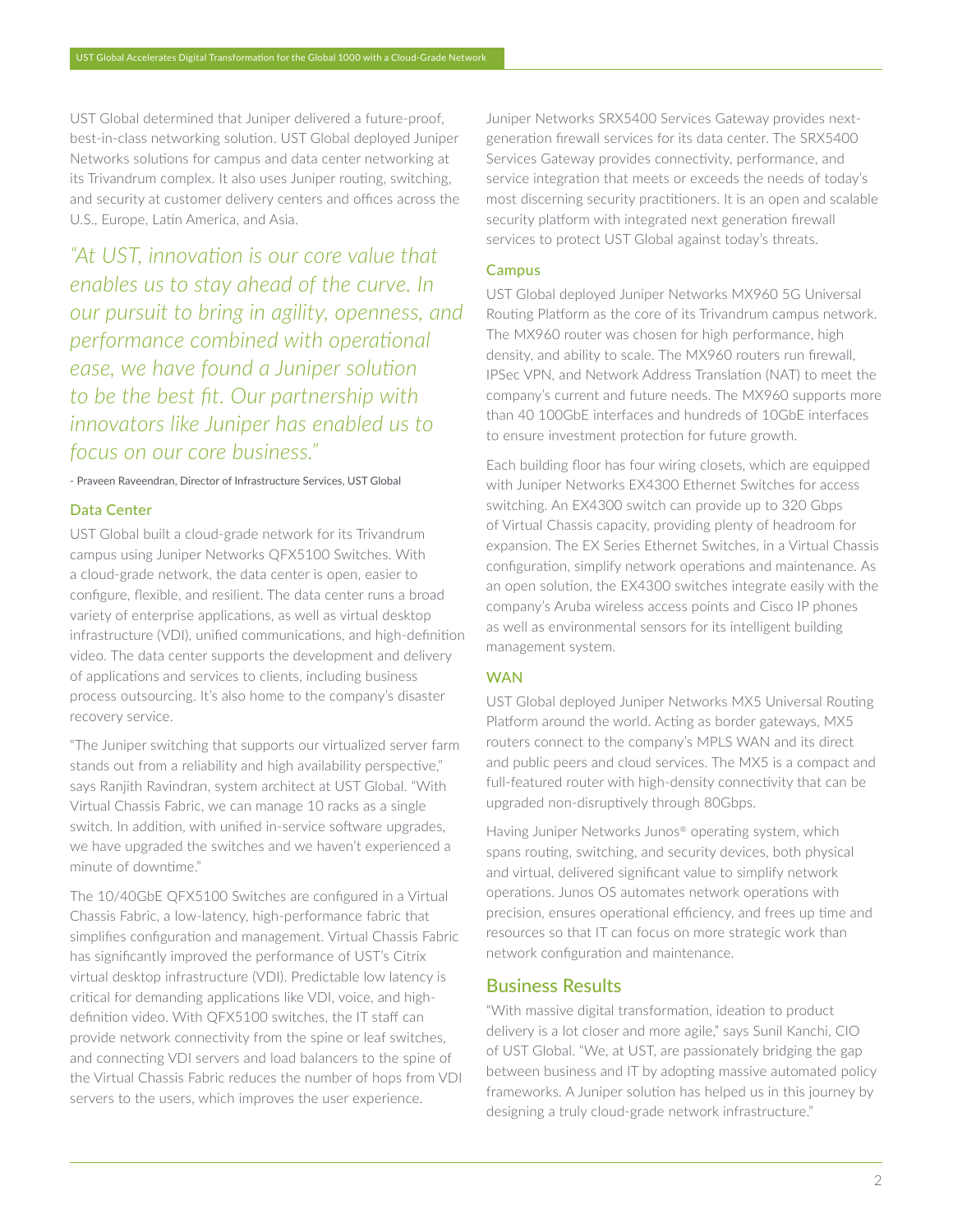

*Figure 1: UST Global network.*

UST Global's employees depend on state-of-the-art Juniper networking for fast, secure access to their applications and to deliver IT services to clients. The company's four data centers in the U.S. and India run on Juniper. More than half of its 45 global delivery centers—in Mexico, the U.S., Manila, Singapore, Malaysia, China, Spain, and the United Kingdom—also run on Juniper.

High-performance, highly available, secure connectivity is essential to IT service delivery, but UST Global built more than a network with Juniper. User satisfaction is at an all-time high and the improvement is clear to clients as well. "The CTO of one of our customers shared that he was very pleased with the advantages Juniper provides," says Raveendran. "Using Juniper enables us to be more innovative and flexible to deliver IT services to clients around the world."

Network operations are so simple that three staff members run the entire network. "Juniper solutions are operationally simpler, and that allows us to free up resources to leverage other innovative solutions across the IT infrastructure," says Raveendran.

*"With massive digital transformation, ideation to product delivery is a lot closer and more agile. We, at UST, are passionately bridging the gap between business and IT by adopting massive automated policy frameworks. A Juniper solution has helped us in this journey by designing a truly cloud-grade network infrastructure."*

#### - Sunil Kanch, CIO, UST Global

UST Global takes a best-of-breed approach for IT infrastructure, which enables it to innovate faster and less expensively. "Juniper has consistently proved that their solutions work extremely well in a multivendor environment," says Ravindran. "All of our wireless, voice, video, and network access control